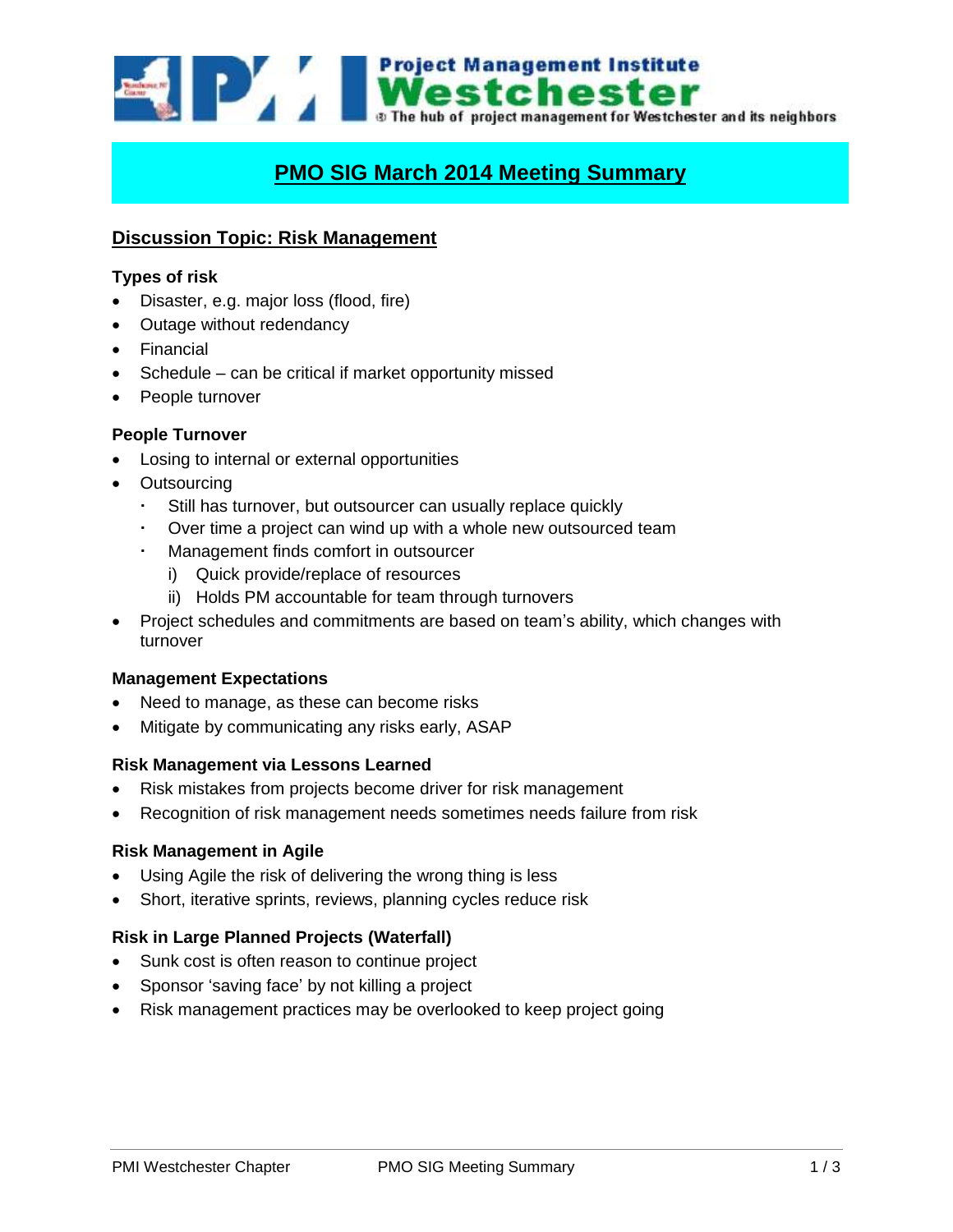

## **Risk in Budget Cycles**

- Periods of richness and poorness
	- Start year with conservative spending, low funding of projects
	- End year with spending reserve funds
- Resources become tight when funding surge expects project acceleration
- Mitigation: Plan for this shift by jump-starting project readiness to move quickly when funding is released

## **Contractor Risks**

- Payment on delivery vs. Payment after warranty
	- Payment on delivery needs contractual obligation for warranty
	- Payment after warranty period may be harder to negotiate, but offers protection
- Holding some of the payment is an option

#### **Risk Transference**

- Insurance can cover financial risk
- Loss of reputation is hard to manage by transference

## **Risk in Cutting Edge Projects**

- Higher risk in cutting edge, more need for risk mitigation
	- Need to do a proof of concept first
	- Testing needs to be extensive

## **Risk Categorization Tools**

- Tools calculate ranking of risk
	- Help identify risks to watch closely, those to watch less
- FMEA Failure Modes and Effect Analysis, engineering tool
- Risk Register used to record, categorize and track project risks

## **Next Meeting**

Next meeting is in April. Topic: TBD

## **PMO SIG Discussion Topics to Consider**

- 1. PMO Practice
	- a. PMO Resources Templates, Websites, etc.
- $\sqrt{ }$  b. PMO Best Practices to support learning and process improvement within project teams
- $\sqrt{ }$  c. Coordination to roll out Agile in your organization
	- d. PMO Governance and Portfolios
	- 2. PMO Promotion
		- a. Looking at the PMO from the Outside
		- b. PMO Promotion in the Academic World
		- c. Promoting the value of the PMO
		- d. Explaining the benefits of the PMO